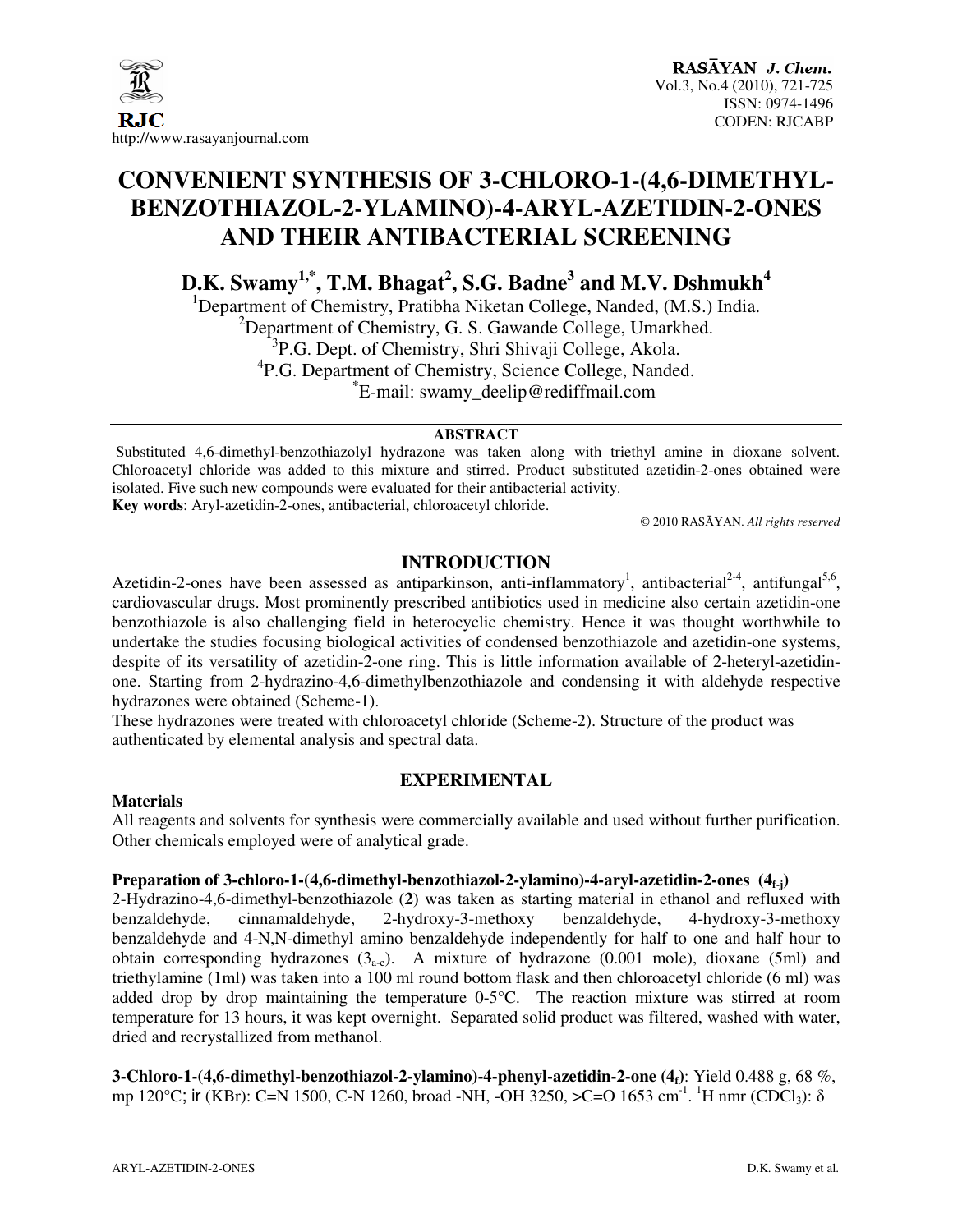2.4 (s, 6H, Ar-CH3), 4.1 (s, 1H, NH), 5.3 (s, 1H, -CHAr), 5.9 (s, H, CHCl), 7.2-7.9 (m, 7H, Ar-H); ms: m/z 357 (M<sup>+</sup>). *Anal*. Calcd. for C<sub>18</sub>H<sub>16</sub>N<sub>3</sub>O<sub>3</sub>SCl: C, 60.50; H, 4.47; N, 11.76. Found: C, 60.11; H, 4.17; N, 11.34.

**3-Chloro-1-(4,6-dimethyl-benzothiazol-2-ylamino)-4-(2-hydroxy-3-methoxy-phenyl)-azetidin-2-one (4g)**: Yield 0.263 g, 65 %, mp 225°C; ir (KBr): C=N 1543, C-N 1290, broad -NH, -OH 3246, >C=O  $1671$  cm<sup>-1</sup>. <sup>1</sup>H nmr (CDCl<sub>3</sub>): δ 2.1 (s, 6H, Ar-CH<sub>3</sub>), 3.5 (s, 3H, -OCH<sub>3</sub>), 4.0 (s, 1H, NH), 4.5 (s, 1H, OH), 5.4 (s, H, CH), 6.0 (s, 1H, CHCl), 7.3-8.0 (m, 5H, Ar-H); ms: m/z 403 (M<sup>+</sup> ). *Anal*. Calcd. for  $C_{19}H_{18}N_3O_3SU$ : C, 56.50; H, 4.46; N, 10.40. Found: C, 56.31; H, 4.16; N, 10.21.

**3-Chloro-1-(4,6-dimethyl-benzothiazol-2-ylamino)-4-(4-hydroxy-3-methoxy-phenyl)-azetidin-2-one**   $(4_h)$ : Yield 0.255 g, 63 %, mp 220°C; ir (KBr): C=N 1512, C-N 1276, broad -NH, -OH 3286,  $>$ C=O 1640 cm<sup>-1</sup>. <sup>1</sup>H nmr (CDCl<sub>3</sub>): δ 2.2 (s, 6H, Ar-CH<sub>3</sub>), 3.3 (s, 3H, -OCH<sub>3</sub>), 3.9 (s, 1H, NH), 4.3 (s, 1H, OH), 5.2 (s, H, CH-Ar), 6.1 (s, H, CHCl), 7.2-7.8 (m, 5H, Ar-H); ms: m/z 403 (M<sup>+</sup> ). *Anal*. Calcd. for  $C_{19}H_{18}N_3O_3SCl$ : C, 56.50; H, 4.46; N, 10.40. Found: C, 56.23; H, 4.41; N, 10.28.

**3-Chloro-1-(4,6-dimethyl-benzothiazol-2-ylamino)-4-styryl-azetidin-2-one (4i)**: Yield 0.493 g, 65%, mp 147°C; ir (KBr): C=N 1500, C-N 1246, >C=O 1650 cm<sup>-1</sup>. <sup>1</sup>H nmr (CDCl<sub>3</sub>):  $\delta$  2-2.4 (s, 6H, Ar-CH<sub>3</sub>), 3.7 (s, 1H, NH), 4-4.3 (d, 2H, CH=CH), 5.4 (s, 1H, CH-Ar), 6.0 (s, 1H, CHCl), 7.1-7.8 (m, 7H, Ar-H); ms: m/z 383 (M<sup>+</sup>). *Anal*. Calcd. for C<sub>20</sub>H<sub>18</sub>N<sub>3</sub>OSCl: C, 62.58; H, 4.69; N, 10.95. Found: C, 62.21; H, 4.32; N, 10.74.

**3-Chloro-1-(4,6-dimethyl-benzothiazol-2-ylamino)-4-(4-dimethylamino-phenyl)-azetidin-2-one (4j)**: Yield 0.530 g, 67 %, mp 157°C; ir (KBr): C=N 1527, C-N 1230, Aromatic stretch 1527, 1363, >C=O 1610 cm<sup>-1</sup>. <sup>1</sup>H nmr (CDCl<sub>3</sub>):  $\delta$  2.39 (s, 3H, Ar-CH<sub>3</sub>), 2.52 (s, 6H, N-CH<sub>3</sub>), 5.45 (s, 1H, Ar-CH), 1610 cm<sup>-1</sup>. <sup>1</sup>H nmr (CDCl<sub>3</sub>):  $\delta$  2.39 (s, 3H, Ar-CH<sub>3</sub>), 2.52 (s, 6H, N-CH<sub>3</sub>), 5.45 (s, 1H, Ar-CH), 6.0 (s, 1H, CHCl), 7-7.5 (Ar-H); ms: m/z 400 (M<sup>+</sup>). Anal. Calcd. for C<sub>20</sub>H<sub>21</sub>N<sub>4</sub>OSCl: C, 59.92; H, 5.24; N, 13.98. Found: C, 59.80; H, 5.08; N, 13.31.

#### **RESULTS AND DISCUSSION**

Starting material for the synthesis is 2-hydrazino-4,6-dimethyl-benzothiazole (2) which was prepared by following the method suggested by  $MVD<sup>7</sup>$ . This was condensed with different aldehydes, were allowed to react with chloroacetyl chloride. The products obtaind  $(4<sub>f-1</sub>)$  are 3-chloro-1-(4,6-dimethylbenzothiazol-2ylamino)-4-aryl-azetidin-2-ones (scheme 2). The IR spectra show absorption bands at 3250-3350 cm<sup>-1</sup> due to cyclic >C=O stretching. The absorption band due to four membered cyclic >C=O stretching appears at lower frequency due to cyclic >C=O stretching appears at lower frequency because of the presence of intramolecular hydrogen bonding (Fig. 1).

#### **Evaluation of antimicrobial screening**:

Nutrient medium was sterilized in autoclave at 121°C. A suitable dilution growth culture of the test bacteria was spread over media and was allowed to cool at room temperature for 0.5 hrs. A filter paper disc 6 mm diameter, commercially used loaded with the compound of appropriate dilution in DMF was applied with sterile forceps. After 24 hours of incubation, the degree of sensitivity was determined by measuring growth inhibition zones around the disc. The antimicrobial activity of these compounds was examined by the study of growth inhibition pattern of the microbes on media containing these compounds 1 to 6 by paper disc method. The microbes selected were Xanthomonas, Erwinia and E-coli using amphicilin as standard. The antimicrobial screening data of the compounds have been incorporated in the Table-1.

#### **CONCLUSION**

The maximum activity was shown by 3-chloro-1-(4,6-dimethyl-benzothiazol-2-ylamino)-4-(4-hydroxy-3 methoxyphenyl)-azetidin-2-one. Whereas minimum activity was shown by 3-chloro-1-(4,6-dimethylbenzothiazol-2-ylamino)-4-(4-dimethylaminophenyl)-azetidin-2-one against Xanthomonas.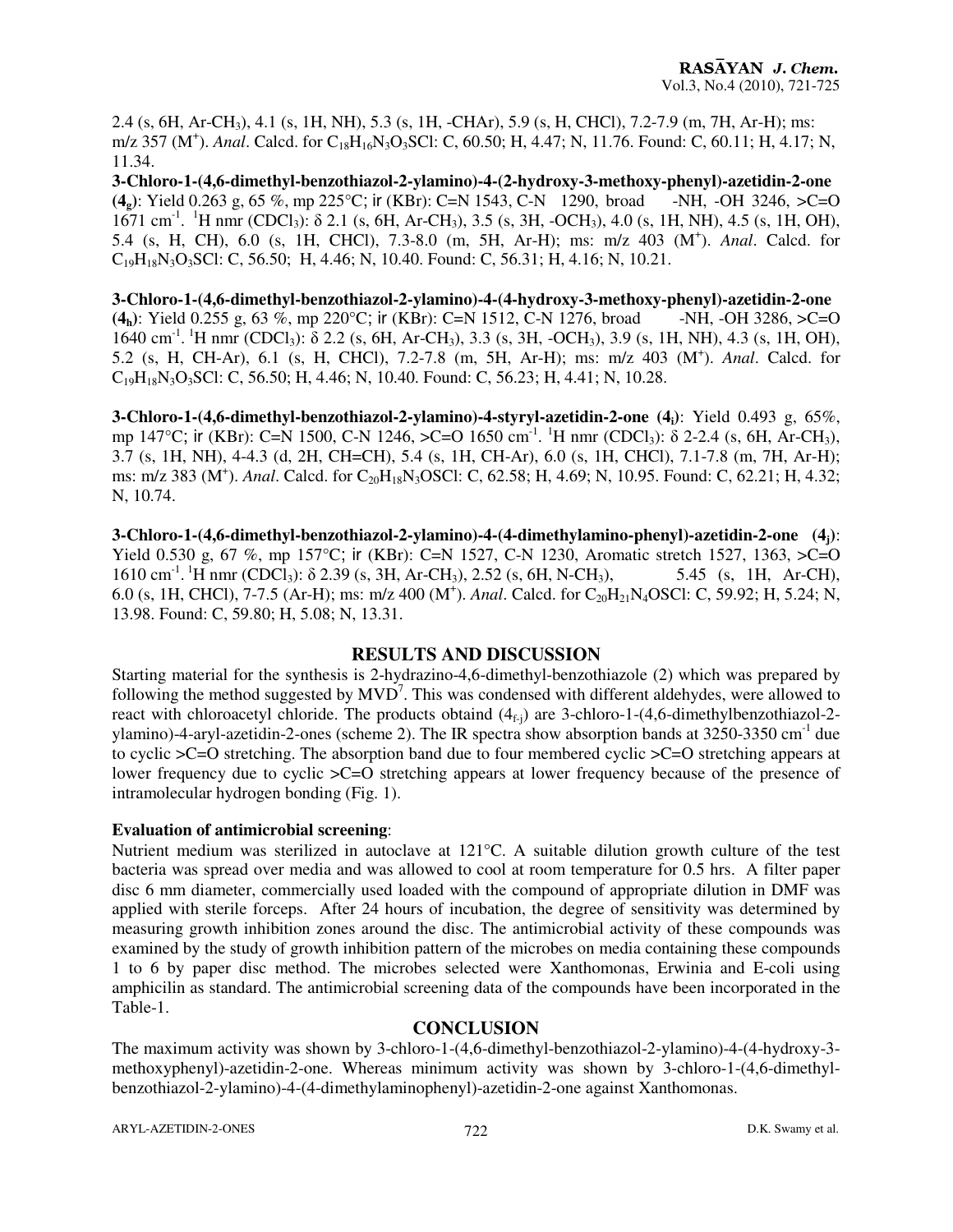As far as activity against Erwinia, maximum activity was shown by 3-chloro-1-(4,6-dimethylbenzothiazol-2-ylamino)-4-(4-hydroxy-3-methoxyphenyl)-azetidin-2-one, and minimum activity by 2 hydroxy-3-methoxy substituted compound and 4-styryl. Surprisingly styryl compound which showed minimum activity with Erwinia, showed maximum activity with E-coli.



Benzothiazolyl hydrazone

Where R=







Scheme-1

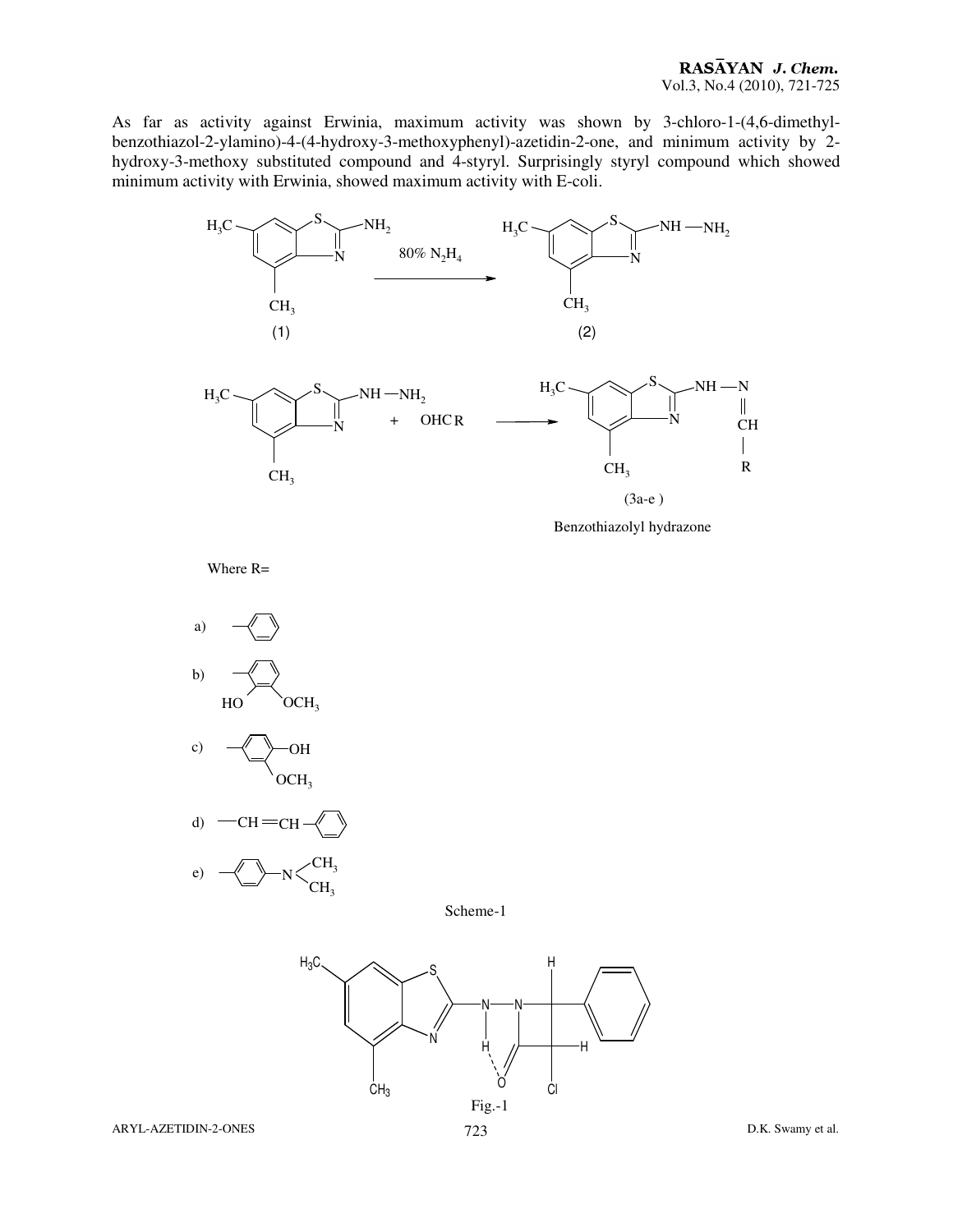

Where R=



Scheme-2 Table-1: Evaluation of antibacterial activity of  $(4_{f-j})$ 

| Sr. | Compound                                                                             | Antimicrobial Activity     |         |        |
|-----|--------------------------------------------------------------------------------------|----------------------------|---------|--------|
| No. |                                                                                      | (Zone of inhibition in mm) |         |        |
|     |                                                                                      | <b>Xanthomonas</b>         | Erwinia | E-Coli |
|     | 3-chloro-1-(4,6-dimethyl-benzothiazol-2-<br>ylamino)- 4-phenyl-azetidin-2-one        |                            | 13      | 09     |
|     |                                                                                      |                            |         |        |
|     | 3-chloro-1-(4,6-dimethyl-benzothiazol-2-<br>ylamino)-4-(2-hydroxy-3-methoxy-phenyl)- | 14                         | 08      |        |
|     | azetidin-2-one                                                                       |                            |         |        |
|     | 3-chloro-1-(4,6-dimethyl-benzothiazol-2-                                             | 20                         | 16      | 07     |
|     | ylamino)-4-(4-hydroxy-3-methoxy-phenyl)-                                             |                            |         |        |
|     | azetidin-2-one                                                                       |                            |         |        |